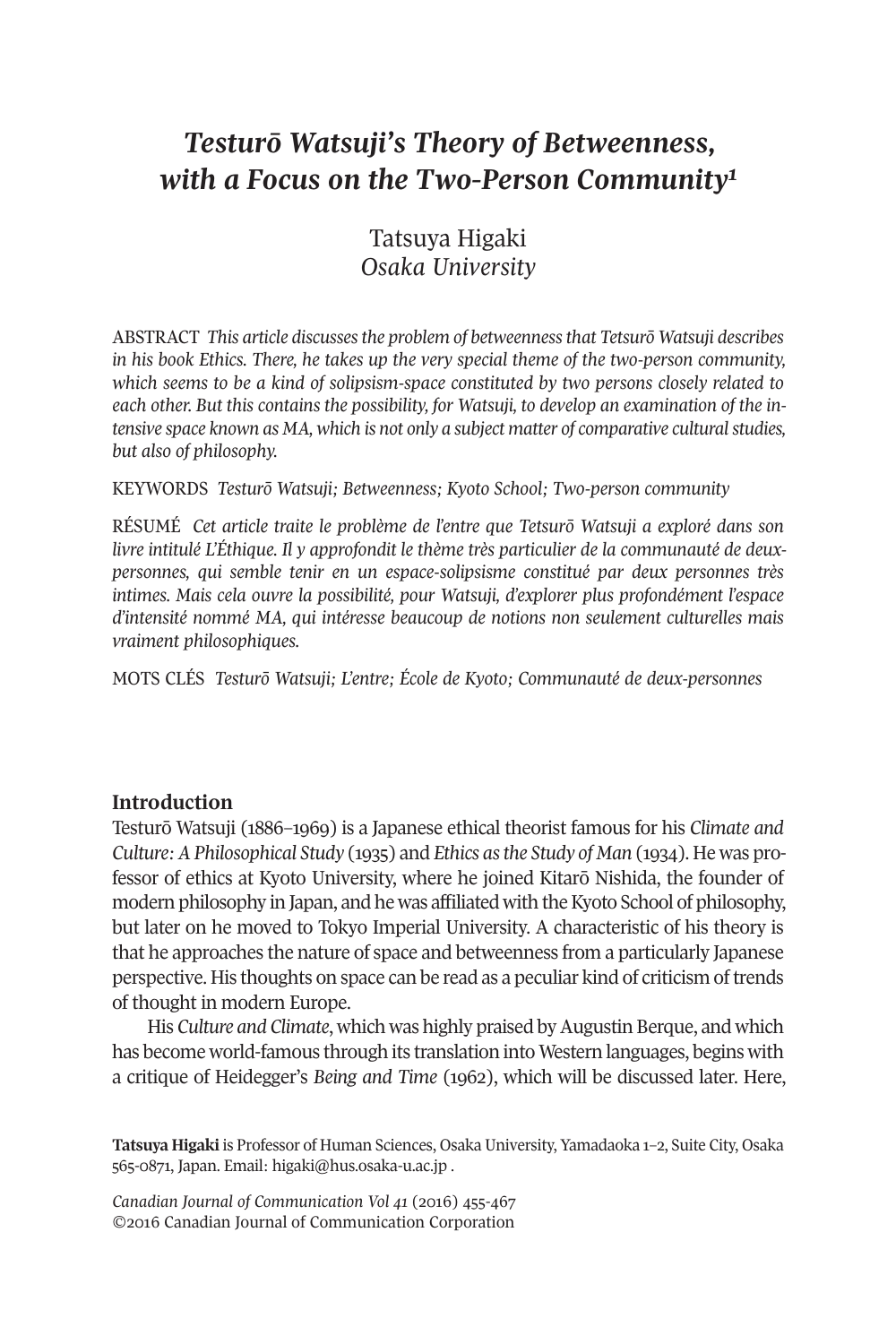Watsuji emphasizes the essentiality of the spatial dimension in human existence, in contrast with Heidegger's prioritizing of temporality. In his *Ethics as the Study of Man*, Watsujitakes up the formation ofthe Japanese word for *human* and states that human existence is itself an existence of betweenness orrelationship (the Japanese character for human being, *ningen,* literally means *between persons*). For Watsuji, space is betweenness, and betweenness is an important aspect of existence itself. The self does not exist as a metaphysical self in the Western sense, grounded on the structure ofthe self-affection of time, but first and foremost within space. It is not the individual that exists first, but rather the relationship. Watsuji's thought can thus be understood as a precursor of a theme often discussed in the twentieth century, namely the priority of relations over substantive individuals.

but if this were all, then it would seem that Watsuji has simply planted relational ideas, characteristic of the twentieth century, into a non-Western soil. Watsuji's thought on betweenness, however, possesses a uniqueness that is not confined to this kind of relationism. A text that displays this vividly—and in some sense even grotesquely is *Ethics* (1937–1949), a book intended as a systematic presentation of his philosophy. In a section of this work Watsuji discusses what he calls a two-person community, a married couple or closely associated partners. Watsuji's ideas are on the whole rather moderate, but his discussion of the two-person community displays in a vivid way the radical gist of his philosophy.

Normally, we formulate a relationship between two persons as You and I, but for Watsuji, the I is from the beginning nothing but a privation of the relationship with the other. In the case where the other is a multiplicity or a society, the self would be defined as nothing but a relationship. But in the case where the other is a singular individual, then that individual would also be nothing but a relational being. Here, it is inevitable that the space of the You and the I seems to be closed off in a peculiar way, but at the same time is in fact structured in such a way that it is nowhere closed off. This is because although the space is a betweenness, it lacks the You and the I—it is a Nothingness of betweenness, something like a zero-point of betweenness.

This article presents Watsuji's theory of betweenness, focusing on his discussion of the two-person community.

#### **Watsuji's two-person community**

Watsuji discusses the "two-person community" in chapter 3, section 2 of *Ethics*, under the topic of "family." As is apparent from the section's subtitle, "sexual Love and Married couples," Watsuji deals with the family form of married couples. However, his conception of "two-person-ness" in this section is very strange. This is because Watsuji argues that, as partners, a married couple should keep no secrets from each other, revealing themselves openly, but with respect to other members of the family such as their parents and siblings, as well as the local community, while forming a selfcontained and hidden space.

With a few exceptions, Watsuji does not take up his unique ideas on two-personness until this section, and even here his discussion of *Ethics* seems to be nothing but a stepping stone for the development of his theory of community from the family to the state; furthermore, Watsuji himself does not develop his ideas on two-person-ness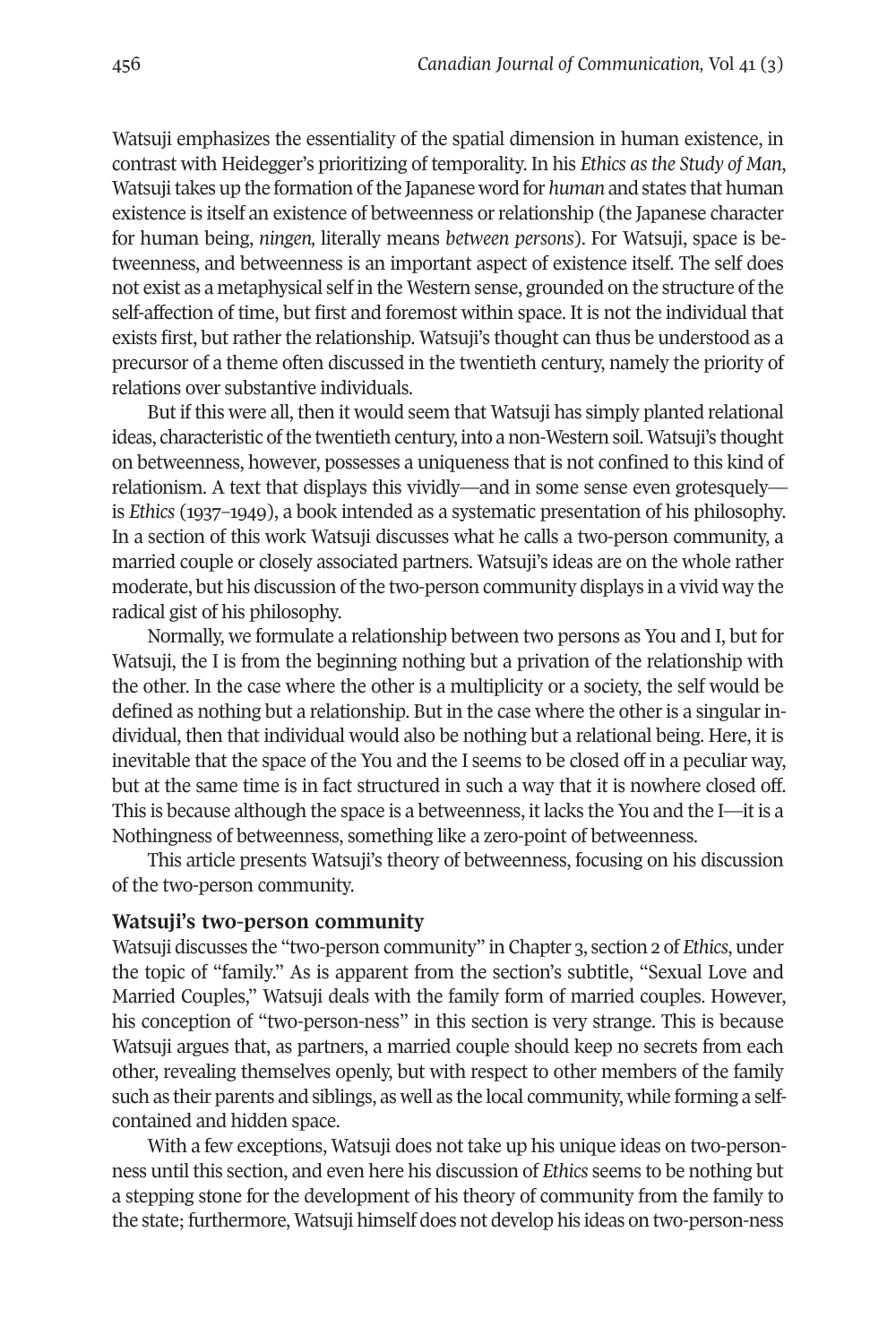in much detail. Again, it is possible to read this section as the espousal of an old-fashioned feudal ethics regarding chastity after marriage. However, Watsuji's discussion of the two-person community has many important implications reflecting his overall philosophy.

First, let us consider the place of this discussion within Watsuji's thought. It bears repeating that an important concept for Watsuji is the concept of "relationship." by "relationship," he is referring to a kind of spatiality that involves differences and their dynamic tensions, but at the same time makes such differences possible. but what does it mean to emphasize this kind of "relationship"?

The answer to this question is a simple one. The purpose of emphasizing "relationships" is to indicate that nothing whatsoever exists prior to such "relationships." Watsuji's target here is obviously the first-person "individual," and in particular, the self presented as a temporal being in Heidegger's phenomenology, as depicted in *Climate and Culture*. Watsuji's aim seems to be to dismantle this kind of selfhood through his conception of space. Yet this gives rise to the problem of what the basic unit is, when we deal with relationships. If Watsuji is to reject taking the individual or subject as the unit, then there can be only one answer. It is that the "relationship" itself is the basic ontological unit for Watsuji.

What if, for a moment, we regard the basic unit of "relationship" as an issue of first or second "personhood"? The phenomenon of "relationship" itself seems to demand spatiality, and yet at the same time it seems to be based on a principle of duality. If that is so, then the "relationship" between You and I will be the basic unit for discoursing about everything.And what corresponds to this "relationship" will be neither You nor I but the peculiar and pure space constituted by the "two persons." The place of this kind of "relationship" can be said to refer to a pure "place-ness" in which the self and the other are undifferentiated.

If we situate Watsuji within the current of thought of the Kyoto School, which was heavily influenced by Nishida, then this immediately calls to mind the discussion of the "release from solipsism" as pure experience. Yet while Watsuji's "relationship" is a kind of pure experience, it is rather a peculiar situation, involving a duality and at the same time having a solipsistic tinge.

Of course, if we consider the relation between Nishida and Watsuji, the situation is not so simple. On the one hand, Nishida's discussion of the release from solipsism in his *Study of Good* (1960) is a depiction of the world as pure experience. On the other hand, while Watsuji's discussion of two-personhood is in one respect an escape from solipsism (denial of a closed self), it is directed toward the two-person relationship (and the two-personhood therein). And the direct, gapless relationship between the two persons is, in Nishida, akin to pure experience (de-personhood), depicted as the state of being undifferentiated from the world.

Furthermore, Watsuji develops his discussion in a way that contrasts with that of Nishida, who thoroughly probes pure experience to the bottom. For Nishida, pure experience is something that goes vertically down and down in space. Watsuji, however, presents a situation in which two-level persons are pushed out horizontally.In contrast to Nishida, who discerns the phase of "nothingness" in vertical depth and develops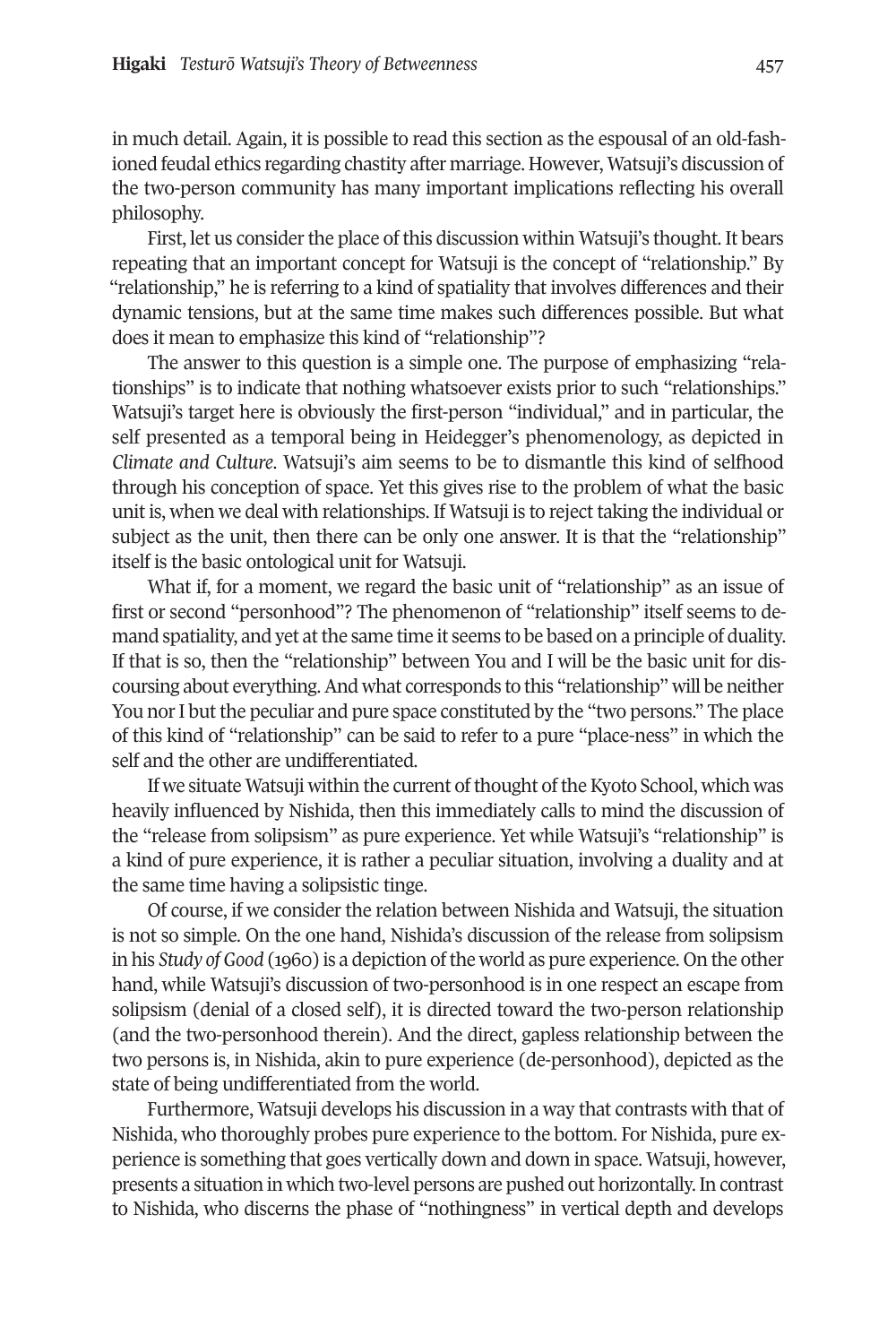political arguments from this phase, Watsuji constructs society and the state by expanding his discussion oftwo-personhood to the relationship to the impersonal others. This is a crucial difference.

Finally, the peculiarity of Watsuji's theory of two-personhood, when it is conceived purely as a theory of the Other, is considered. As pointed out earlier, insofar as this kind oftwo-personhood functions as the basic unit of pure experience, itis closerin content to the pure experience of one person, even if it is called two-personhood. Although it is a "relationship," it is a relation with a "gapless Other," so to speak. consider how other commonsensical theories of the Other start from the unintelligibility or alienness of the Other, we can see that Watsuji's theory is a little bizarre. considering the place ofthis discussion in Watsuji's overall philosophy, it does not seem valid to simply say that this is a self-justificatory account of the un-modernistic worldview of the Japanese (and of Japanese society), where the self and other are undifferentiated. (Normally, this kind of relationship would be depicted through the relationship between mother and child. However, Watsuji does not have the mother-child relationship in mind at all; the relationship that Watsuji is discussing is the sexual relationship between an adult male and female.) Watsuji is concerned not with two opposed persons, but with pure experience, where everything is unified in the betweenness with Other. And he is taking this up not as a mother-child relationship, nor as a relationship of dependence, but as a *systematic principle of "two-personhood."*

Since this two-person relationship is the basic unit of the community, the two persons are at the same time self-sufficient. Thus, to intentionally distort the meaning of terms, these two persons can be said to be a *solipsistic two-personhood.*

With the aforementioned in mind, this article now examines the pure-experiential "relationship-ness" of Watsuji's theory of two-personhood, a two-personhood that seems even solipsistic.

# **The presupposition of Watsuji's theory of the two-person community**

How does Watsuji depict his theory of the two-person community? To consider this, it is necessary to examine the context in which this discussion occurs. The core of Watsuji's claim is that there are two kinds of "relationships." These are the "betweenness" of the self and other, and the "betweenness" of the self and environment. This claim, which is also repeated in *Culture and Climate* and atthe outset of *Ethics*, presents the issue of spatiality in contrast with temporality and prescribes in a direct way what a "relationship" is.

As is well known, this is basically a criticism of Heidegger's depreciation of "spatiality" in his analysis of *Dasein,* arguing forthe introduction of a spatial principle into the foundation of the subject's existence. However, what we must ask is what Heidegger (and Husserl) wanted to claim by situating time at the centre of their discussion. Thinking from this direction, insofar as discussions situating temporality at their centre were unable to let go of the self or selfhood as first-person-ness, we can see that a critique of the temporal self leads to the question: *isthe selfreally something first-personal?*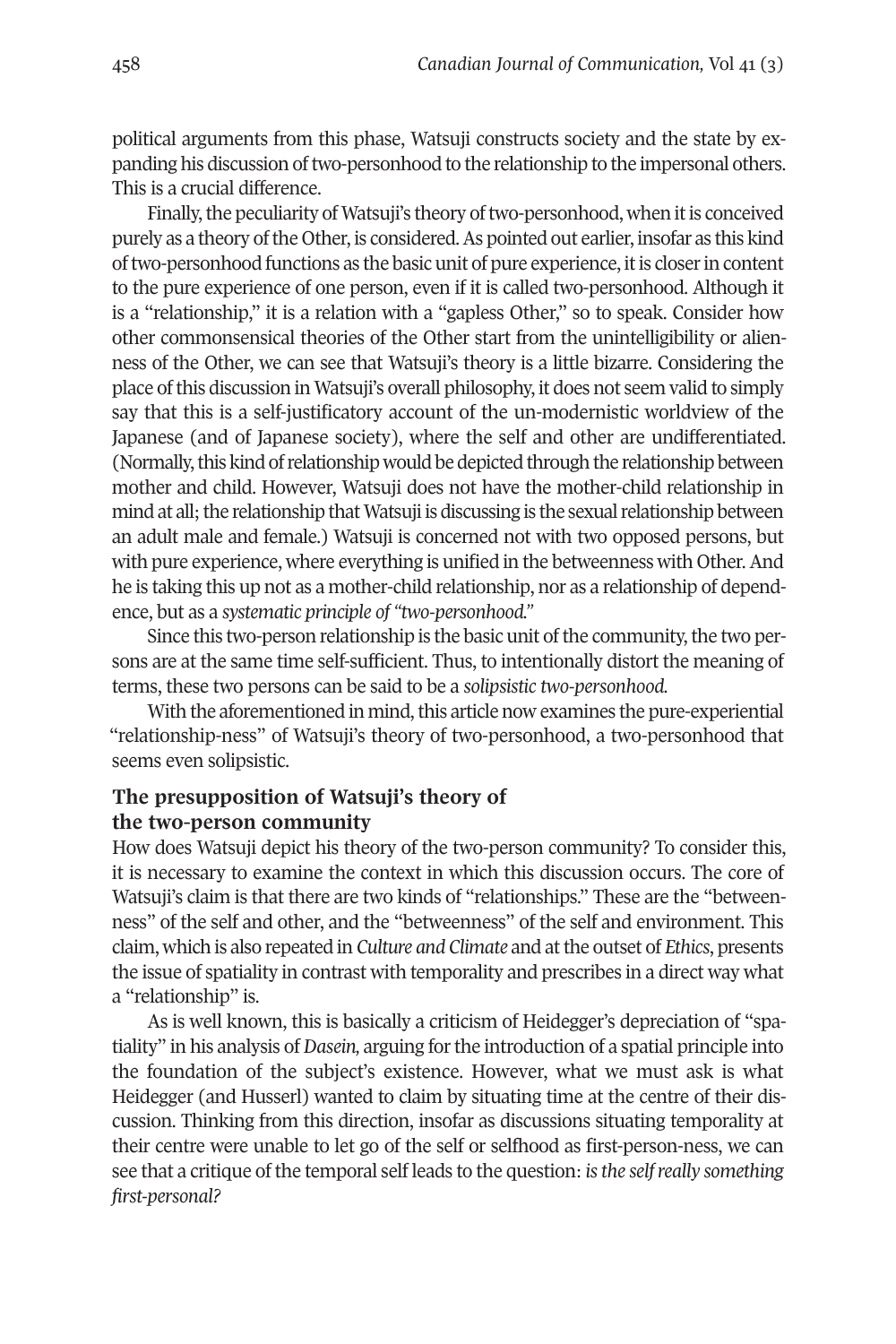Let us retrace Watsuji's argument in *Climate and Culture*. For instance, Watsuji explains the phenomenon of coldness, using Heideggerian terms such as existence/ecstasy/ex-sistere. Watsuji rejects the assumption of a differentiation between subject and object. He insisted that coldness is something existing objectively and that the self feels it only accidentally and the idea that coldness exists only as a subjective sensation. coldness is neither an objective existence nor a psychological phenomenon. To feel coldness is to directly live coldness in a spatial *place* and to form the self in that place. building on Heidegger, Watsuji writes:

When we say that we feel cold, we ourselves are already dwelling in the outside cold. To say that we ourselves come into relation with coldness means nothing other than that we ourselves are *out* in the cold. (Watsuji 2010, p. 12, emphasis in original)

Thus, when we feel cold we discover ourselves in coldness itself … When we *first discover the coldness*, we ourselves are already out in the cold ... to 'go outside' is a fundamental principle of our own structure, and ourintentionality is also based on this. (Watsuji, 2010, p. 13, emphasis in original)

In Heideggerian terminology, this can be said to be a rephrasing of Nishida's idea of pure experience, where the subject and object are undifferentiated. It is not within the domain of the subjective that the self is the self. The self is so structured that it is from the outset outside of itself, and there it rediscovers that there is a self. Yet this differs from Heidegger's account in that the structure of "going outside" itself is strongly related with the place-ness of the "climate and culture," and in that it employs the notion of "relationship" as a framework for understanding this structure in a concrete way. If coldness is neither an objective existence nor a subjective feeling, then what exactly is it? It must be something embodying a manifold of relationships.

In the first place, coldness itself is something that can only be discerned within the "relationship" called "us." Ifthe coldness is something that goes beyond the realm of the self, then it is from the outset a communal existence. There, the "us" is exposed as something that precedes the self. This is also in accord with Nishida, for whom pure experience, in which the subject and object are undifferentiated, is not something solipsistic, but is a domain that exists prior to the domain of the solipsistic.

Furthermore, Watsuji (2010) makes it clear that the "us" is in relation with other phenomena enveloping coldness, such as "warmth and hotness," "wind, rain, snow and sunshine." We may in general be able to call this "climate." but this kind of "climate" can only exist in relation with the

soil quality, terrain and landscape of a certain region. Just as we discover ourselves in joy or in pain within the wind scattering flowers, so we discover ourselves losing vigourin the sun shining directly on the trees during a drought. (p. 15)

It is as if Watsuji, borrowing Heidegger's scheme, is trying to indicate pure experience, as discussed by Nishida, within its various bifurcative modes. While depicting the experience where the subject and object are undifferentiated as something that precedes all concrete experience, Nishida deepened his theory in the direction of the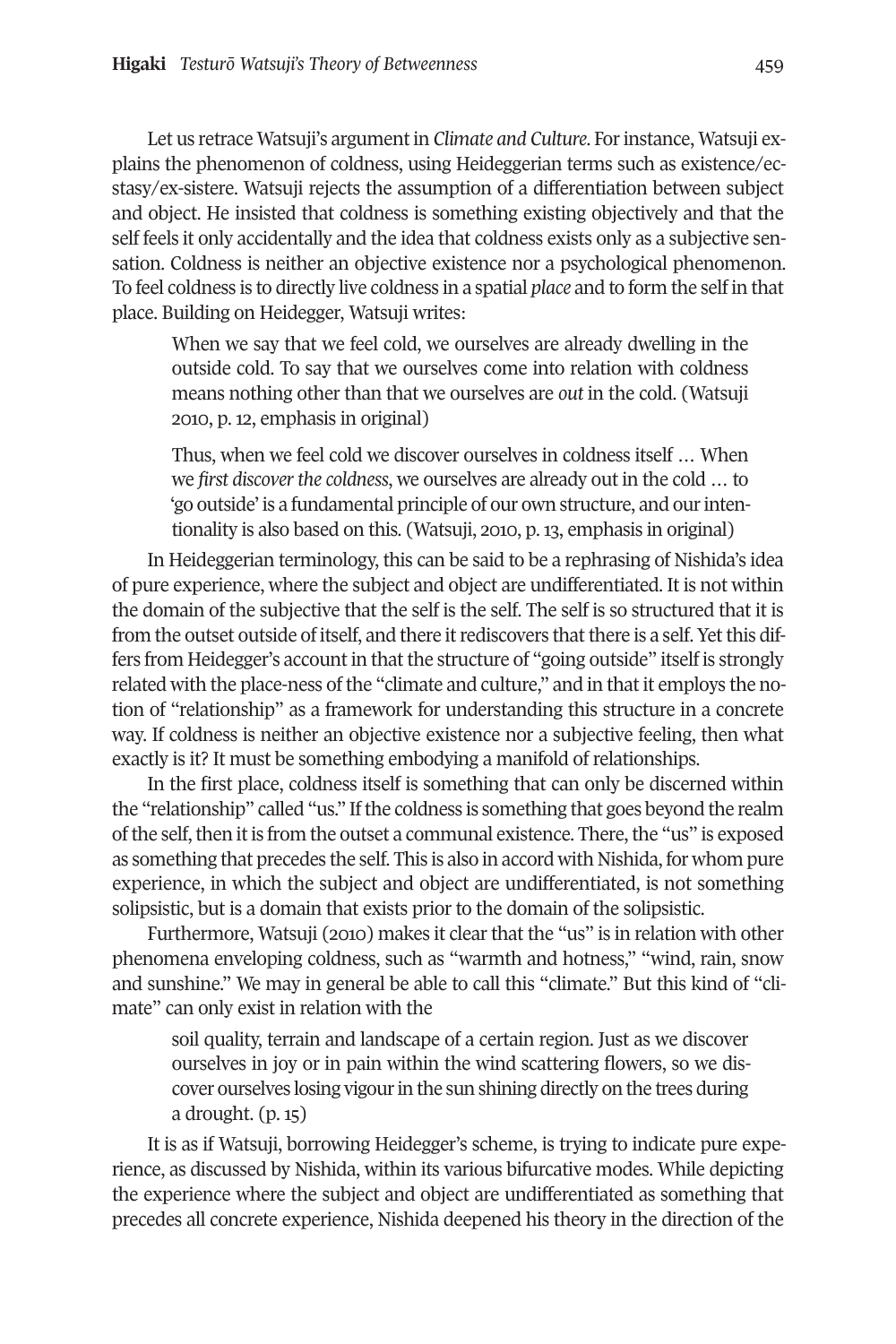"nothing" at the vertical "base," using the logic of the "self-limitation" called "awareness." Watsuji, however, although influenced by Nishida, articulates pure experience into the double-layered complex of relationships called the self and other, the self and the land. In contrast with Nishida, whose theory of pure experience has a mystic dynamism of going toward the "place of nothingness" through limitation and deepening, Watsuj's theory clearly traces pure experience horizontally (spatially) in its level articulateness.

Returning to the article's introduction, we can see that Watsuji's discussion is ultimately a clear criticism of Heidegger. Heidegger himself does not depict a vertical or horizontal expansion of the spatiality of pure experience. This is why Watsuji (2010) writes: "Atemporality not based on spatiality is not yet a true temporality. The reason why Heidegger remained in this kind of temporality is because his *Dasein* is nothing but an individual" (p. 4).

Although Watsuji does not go into details here, the notion of bringing the self back to its origin was significant for Heidegger's ontological project. Here, the concept of "affection" or "self-affection," employed frequently in phenomenology, plays an important role in the structure in which the self relates to itself. However, for Watsuji and Nishida, who escape the scheme of temporality, what is important is the limitations and bifurcations in space. This is natural, insofar as Watsuji, in contrast to Heidegger, for whom existence was "nothing but an individual," emphasized inter-personality and climate and culture via the spatiality of "relationships."

#### **The rarefication of first-personhood**

summarizing our discussion so far, Watsuji describes the self, either in *Climate and Culture* or in *Ethics*. Here, he is trying to grasp in a broad and concrete way a Nishidalike place-ness, where the subject and object are undifferentiated, in contradistinction to an individual in the Heideggerian sense. What, then, will happen to that which can only be described as individual?

Watsuji discusses this kind of first-personhood in chapter 3 of *Ethics*, entitled "Organisations of Human relations." He expands his discussion from the private to the public, from the family to the local community.Although his discussion is centred on the notion of "family," the expansion proceeds from the two-person community to a three-person community, and then to a community of siblings. There, the individual corresponding to the Heideggerian *Dasein* plays only a very limited role.

It is true that Watsuji is examining a private existence. However, for Watsuji the private, as the word itself indicates, is nothing but a privation, namely a "privation of the public." The I is fundamentally a state in which the spatial moment has been reduced to a kind of point, and if one tries to grasp this temporally, the only state one can reach is an isolated subjectivity lacking all connection. And it need hardly be said that for Watsuji, this kind of isolated spatiotemporal existence is nothing but an abstraction, where the public nature of the self, the relationships that are already involved whenever the self discovers itself, is "abstracted away." The isolated individual expresses nothing but a "privation" of the public, in this case of the climate-cultural communal existence.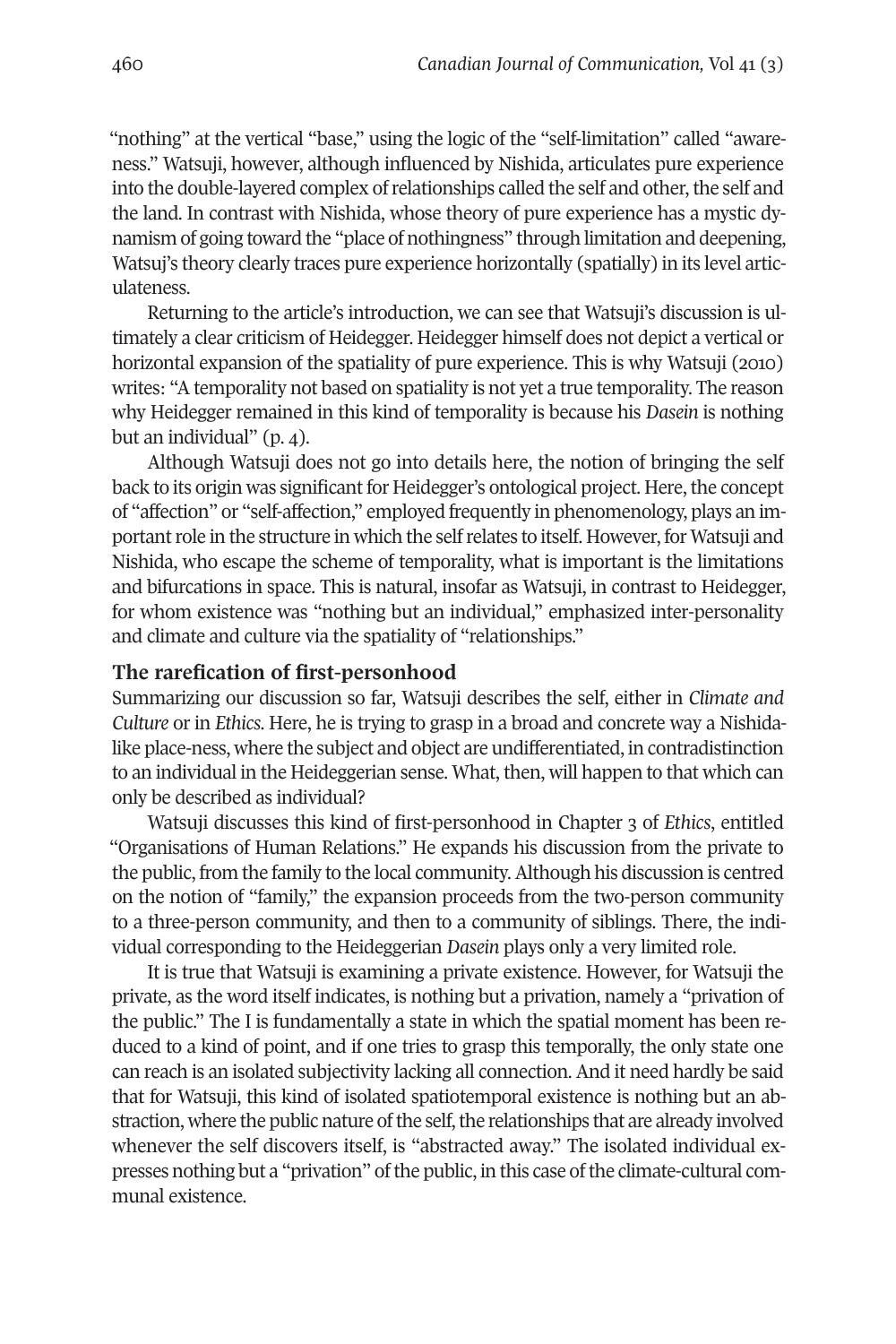Watsuji (2007) does not regard the private as an existence in a positive sense. It has reality only as an abstract term of a "relationship":

To lose the possibility of participating [in the public] is not to essentially lose the possibility of participation, but to *not desire participation,* and to *not be allowed participation.* Thus, the privation of the public is essentially to *be rejected public-ness* within the public. Herein consists the private being. There is thus no such thing that absolutely lacks public-ness, that is, *something essentially private.* (p. 91, emphasis in original)

The private is only one branch of the group or relationship, and it cannot subsist by itself. Thus, if we follow Watsuji's argument, insofar as the first-person self is something private, it does not exist.

The self does exist, but it is not something first-personal. It is possible to discourse about the self, but it is only a part of a "relationship." This is an extremely radical criticism of the first-person way of thinking. Nishida, while maintaining the undifferentiated-ness of pure experience as his base, in one respect has an escape route from this kind of problem, namely the self-limiting method of "awareness." Watsuji, however, for whom the private domain is nothing but a privation, cannot admit the existence of an original, private self, including the Heideggerian being turned toward death.

Yet is it not impossible for the central nucleus that constitutes society to be dispersed? Here, itis noteworthy that whatWatsuji presents is the two-person community. The aim of Watsuji's two-person community argument is to recover something that is a "relationship" and yet is not quite "public," but rather something close to the "I," as the centre of a world utterly deprived of the "I" or self.

Thus, Watsuji (2007) is able to discuss the other as a "relationship" that is just barely a "private existence." He depicts this relationship as "a two-person relation where the self and other are literally nothing but the self and other, an *extremely intimate* I-Thou relation because it rejects the participation of every other person" (p. 95). Here, we can say that the "exceptional other" itself is at stake. This kind of two-personal other (which Watsuji does not posit as a reality) is the basis upon which the discussion expands from the first-personal to the third-personal.

We, who are trying to trace the steps toward the realisation of communal existence, can find our point of departure just here. It [the two-person community] is at once a markedly *private existence,* and yet indicates the realisation of a markedly *communal existence.* This is the reason why we are able to approach the structure of solidarity through the privation of public-ness. (p. 95, emphasis in original)

For Watsuji, whose emphasis is on the "relationship," the point of departure is not the individual. Rather, it is a "private" "communal-ness" mode of "relationship."

# **What is the two-person community?**

We have seen how Watsuji postulates the two-person community as a basic concept for laying down an ontology of "relationships." What kind of two-person-ness is depicted by this concept? Here, Watsuji (2007) begins making some rather bizarre claims: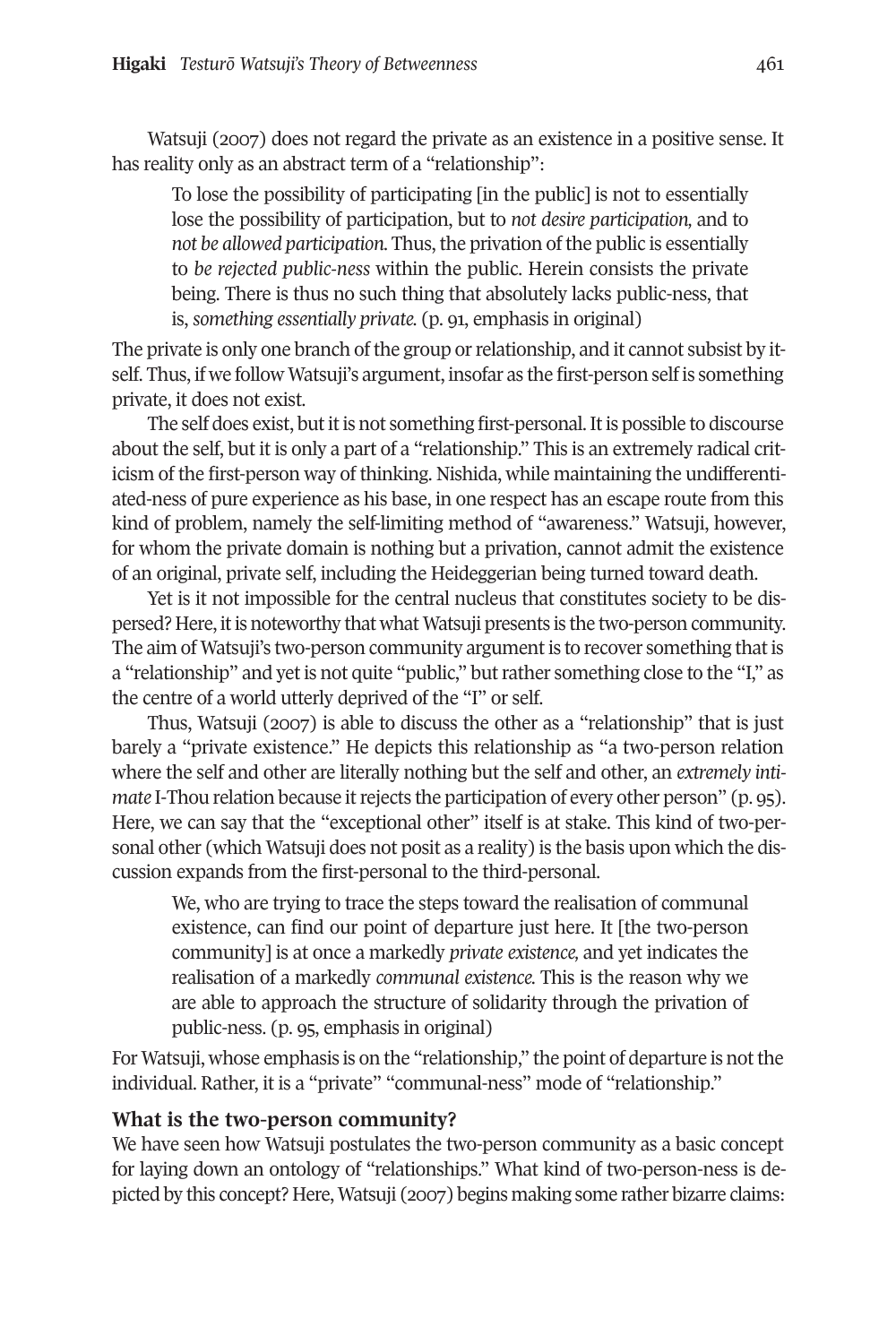In an intimate I-Thou relation, the self and other not only *accept* each other's participation into the *innermost depth* of each other's existence, but they also *demand* such participation, as is expressed in the idiom, reveal the 'bottom of each other's hearts'. Therefore nothing is hidden between the self and other. so far as one is capable of awareness, one's existence is through and through open to the participation of the other. (p. 96, emphasis in original)

Thus in the two-person community, the 'I' disappears and everything becomes public. Yet, it is public only between the two persons; it is not public at all with respect to any other person. Indeed, it is this secrecy and hiddenness from other persons, the understanding that only I participate in You, that realises ever more strongly the community between two persons. (pp. 97–98)

Although inevitable, Watsuji's account here is a bit misleading. This account gives the impression that the "I" exists prior to the two-person community, and then afterwards the two-person community arises between two persons. If the account is read in this way, it will be extremely peculiar. That absolutely nothing should be hidden between two persons, that everything should be exposed to the other—this is an extremely bizarre two-person relationship. However, if we understand this intimate twoperson relation as a model of the "I," something that is hidden in secrecy from the outside community, something deprived of public-ness, or in other words the fundamental form of the "private," then the account makes sense.

We should also examine the intimacy and secrecy of this kind of two-person-ness in light of the fact that Watsuji concretely and strongly emphasizes that the two-person existence is a sexual, bodily existence (he specifically has in mind the community of a married couple). While criticizing the evolutionary claim that two-personhood emerged from the animalistic impulse for sex, Watsuji depicts the bodiliness (sexual bodiliness) of two persons as constituting the foundation of ethics:

When a man and woman share their existence in love, they participate in each other with their entire body and soul. They disclose their existence to each other through and through, leaving nothing that may reject the other's participation. However, this mutual participation stoutly rejects the participation of any third person. (p. 115)

This account also needs some commentary. If one were to read only this, one would think that Watsuji is discussing a very romantic kind of love in connection with his theory of two-personhood. Furthermore, if one were to understand this discussion in terms of "married couples," it would appear as a display of a very old-fashioned ethics against adultery or infidelity, and as such it could be criticized as ultimately being nothing but a discussion relying on extremely patriarchal premises.

However, when Watsuji depicts the sexual I-Thou relation as an epitome of twopersonhood, there is no "hidden" "secret" domain "prior" to the community, where the two persons reveal themselves to each other through and through. There is first the "relationship," and if first-personhood appears as a privation of this relationship,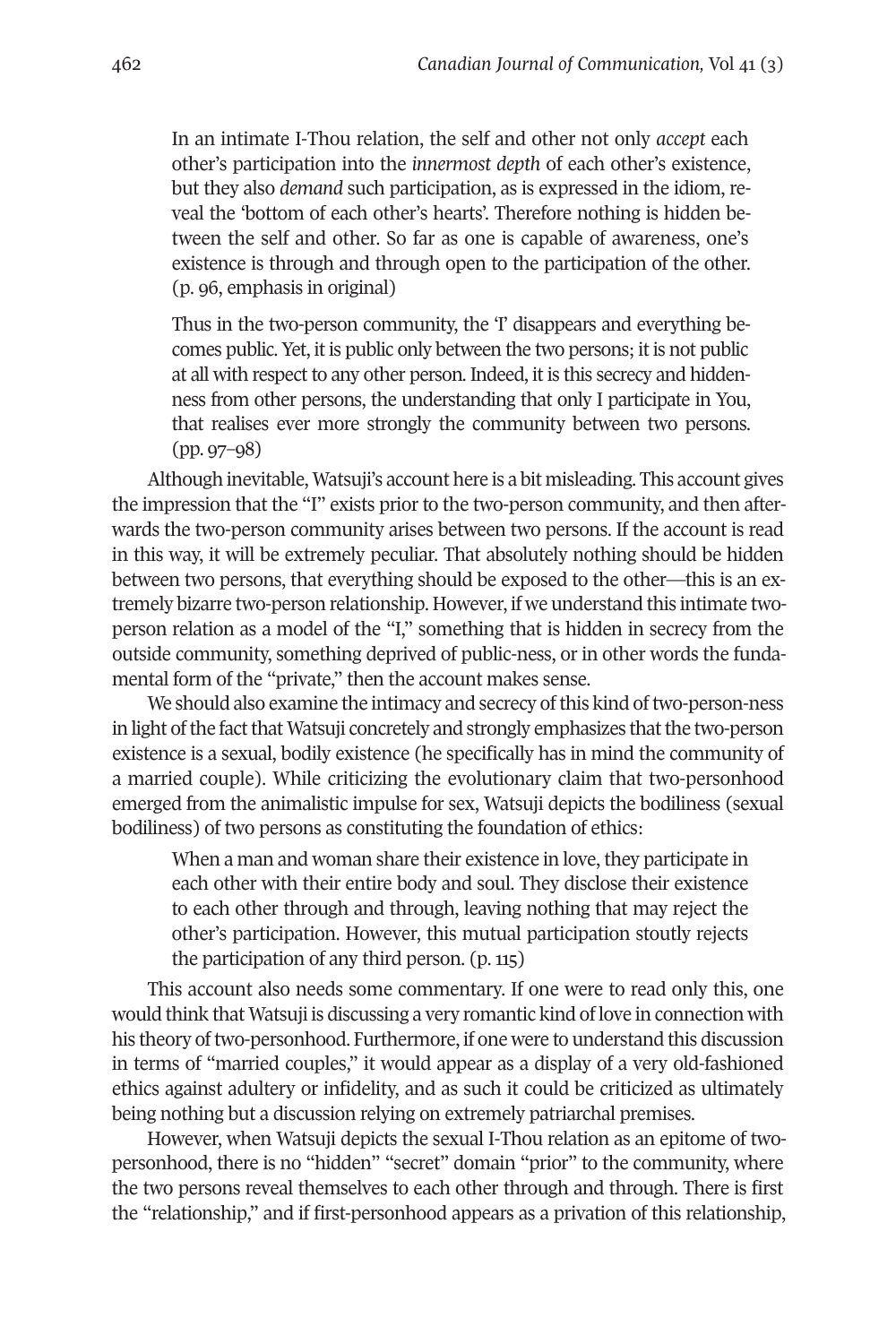then the self is nothing but that which is discerned as a privation of the two-person relation.

Is it not a matter of course that this two-personhood seems to be something "private?" This can also be seen in the circumstance where the acts of the two persons are "hidden" spatially. It is precisely in this sense that the relation between two persons is something that cannot be explained in terms of an animalistic impulse orthe evolution thereof. What is important here is the fact that Watsuji is extracting the archetypal situation where the two persons completely reveal themselves to each other, but at the same time it is precisely this two-personhood that is spatially "hidden."

Insofar as this is so, *although Watsuji'stwo-person community seemsto depict a kind of limit ofthe two-person relationship, itisrather a radical concretization ofthe "relationship" thatWatsujiregards asfundamental*.This is alsounderstandable thatWatsuji emphasizes the two-person community as the core of his expansion ofthe two-person community into other forms of community, namely the parent-child community, sibling community, as well as from the family community to the regional community.

This is an important point. From the standpoint of the standard Japanese way of thinking, this kind of de-personalised, unified relationship is usually conceived in the form of the "parent-child relation." Many theories of Japanese culture give such a depiction. Watsuji, however, presents the intimacy of the married couple or sexual couple as something different in nature from the parent-child relation. Furthermore, the twopersonhood of the parent and child is not a step toward the genesis of the self.

consider Watsuji's (2007) concept of the parent-child relation. What is at stake here is the three-person community formed by the combination of the two-person community with a child. In this case, the child is not a member of the two-person community, but is only an external being. Furthermore, even when the discourse is expanded into the three-person community, the centrality of the two-person community is unaltered:

The three-person community is not a mere addition of a third person to the two-person community. It is essentially a three-person community, and its structure is completely different from that of the two-person community. The two-person community demands within itself a thorough erasure of the I, and is defined as a strictly closed, private existence with respect to the outside. … However, in the three-person community, this kind of private existence *cannot be permitted.* (pp. 166–167, emphasis in original)

The child is depicted as an existence necessary for the social emergence of the two-person community. Here, it seems that Watsuji is discussing the *Aufheben* (sublation) of the Hegelian dialectic. For with the expansion of the two-person community into the three-person community, the "privacy" of the two-personhood is rejected, and the road is opened toward the public scene (an expansion ofthe family as a unit). Yet, for this reason, even in the conglomeration of families, the fundamentality of twopersonhood is unchanged. This can also be seen in the accountthat Watsuji gives after his discussion of the sibling community (the complex multi-dimensionalization of the three-person community), which is a variant of the three-person community formed by parents.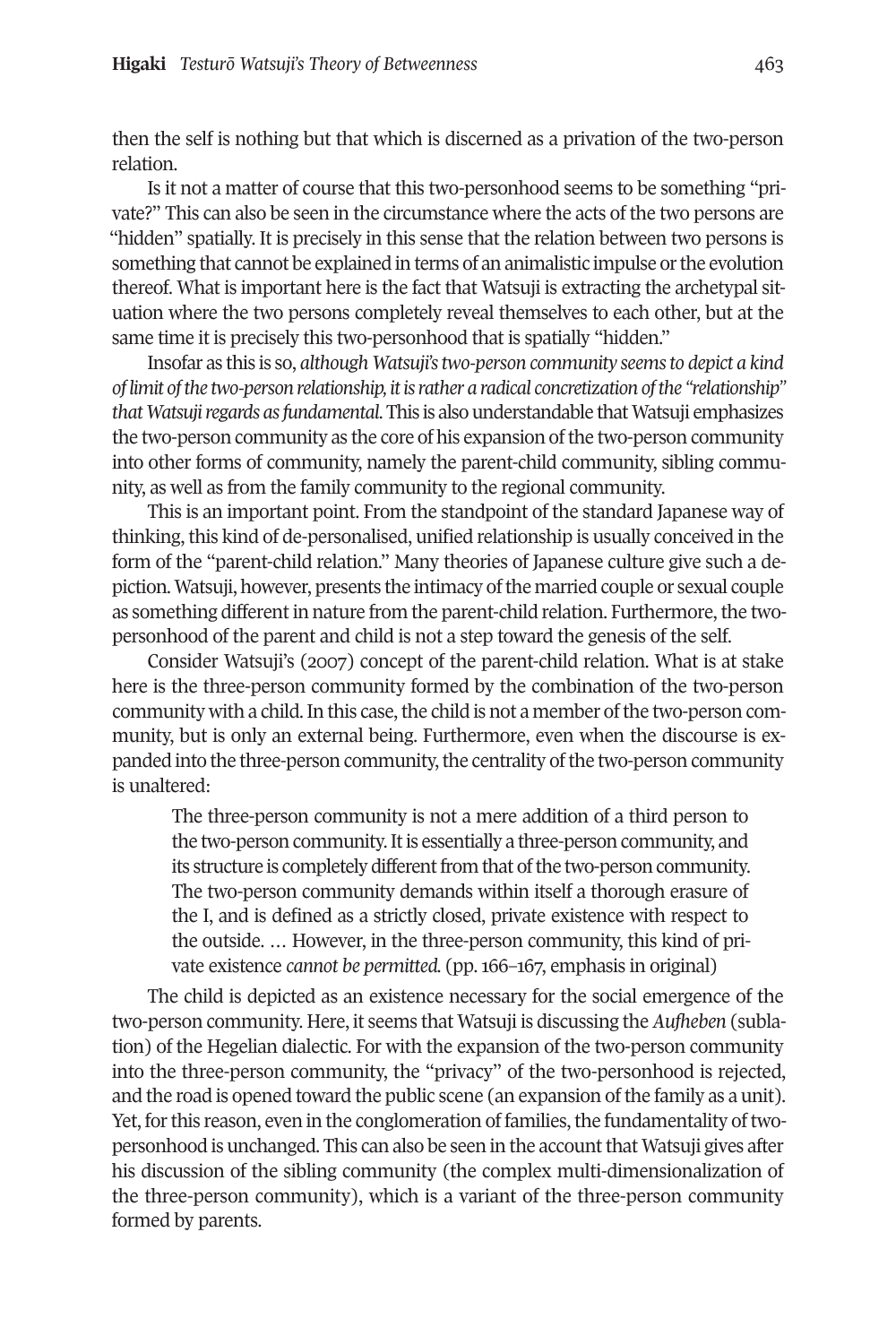While Watsuji (2007) claims that the married couple community is at the core of the two-person community, parent-child community, and sibling community, he says that this centrality is not a temporal priority. Rather the order is principled and strict:

What we are concerned with is the before and after of the mediation relation. The father-mother-child community is mediated by the married couple community, but the married couple community is a community of sexual being and is not mediated by the father-mother-child community. To interact as man and woman has nothing essential to do with the child's qualification as a child. Likewise, the sibling community is mediated by the father-mother-child community, but the father-mother-child community does not need the sibling community in order to subsist. In this sense, the married couple community, father-mother-child community and sibling community form a unilateral*stratified relation* that cannot be arbitrarily inverted. (p. 203, emphasis in original)

Following this, Watsuji inquires further by taking up the subject of Hegelian marriage and love, as well as cultural anthropological studies of families, such as that of Durkheim.And even in the stages in which the family becomes something more comprehensive, he keeps the married couple community at the centre of the community. It would be the principle that comes from the idea that the two-person couple is the model of the betweenness.

This is deeply related to the spatiality of the public and private. Whatever is explicitly presented as public has, as an opposite aspect, a hidden, private part. While the family community functions as something private with respect to its outside (the *spatiality of the house* defines this function), with respect to the married couple it is public. The regional community beyond the family also forms a group as something hidden with respect to its outside (here, geographical borders will initially be a significant factor), but it is itself a public existence. Watsuji depicts this kind of reversed intertwining of inside and outside that the public and private display in a sort of hierarchical structure.

It is true that one could criticize Watsuji's structure of subsumption as having a kind of nationalistic bias. In examining the range of Watsuji's *Ethics*, it is important to discuss his attitude in this regard. but here I want to consider the opposite direction, for Watsuji, the innermost private part of the subsumption structure, the most hidden part which *no longer has an inside,* is the two-person relation described as the I and Thou. This can be seen as an Otherness with a bizarre, private nature.

#### **A direct and mediate relationship**

This notion can be examined from two points. As mentioned at the outset, the first is Watsuji's relation to the theme of Nishida's pure experience and the I and Thou (and the discussion of the Kyoto school that expands this theme). The second is the developmental potential of the claim as a theory of the Other.

Watsuji's relation with Nishida and the Kyoto school can be considered from the following perspective. For Nishida, the state where there is no distinction between subject and object, as pure experience, is the foundation of all experience, and the self arises from this state as a limitation. Watsuji, however, conceives of this emergence of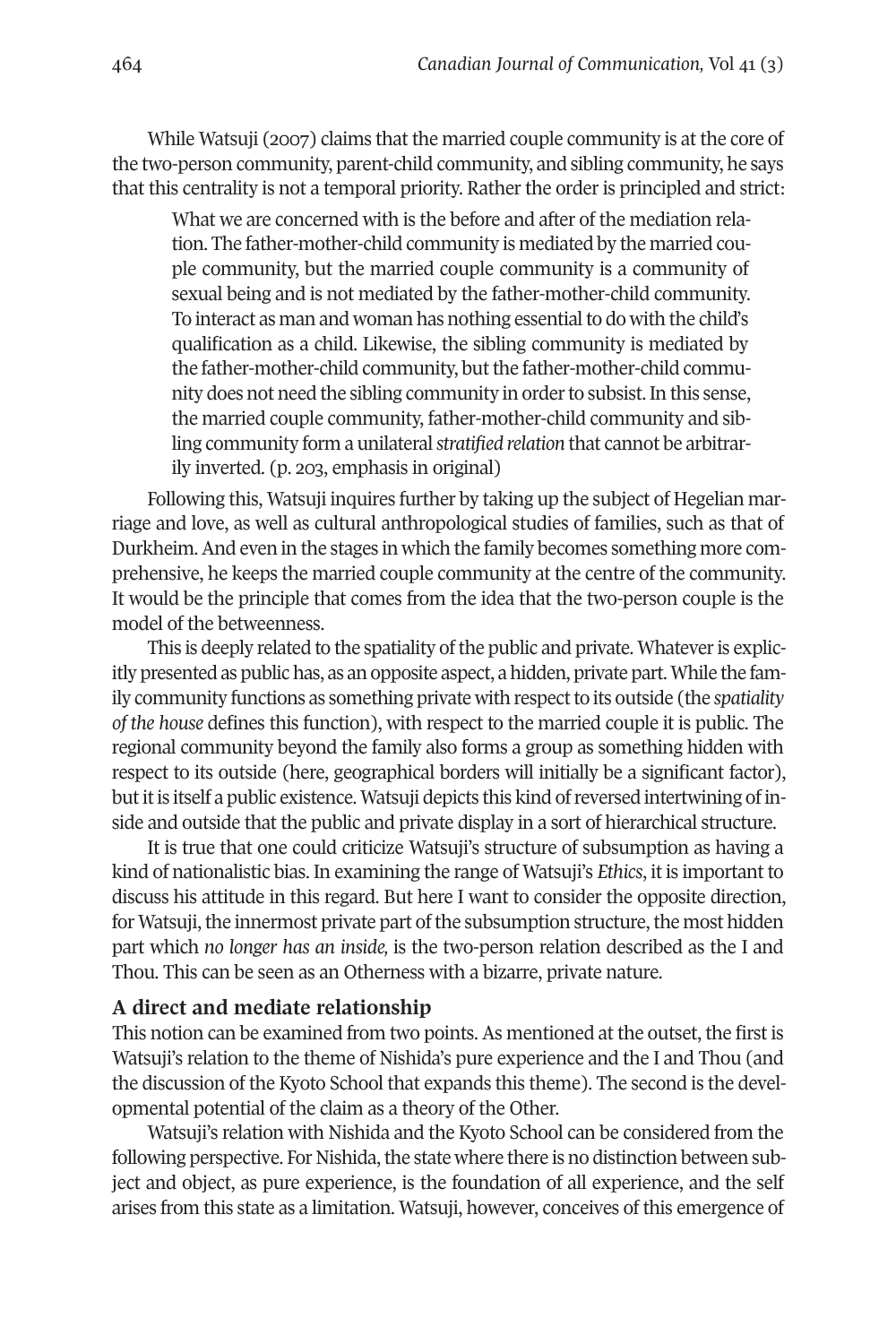the self in terms of a sexual two-person relationship. It is true that Watsuji discusses the internal, hidden, and secret aspect of two-personhood and does not, like Nishida, immediately unify pure experience with the world itself. Yet for Watsuji, two-personhood is the pure relationship upon which everything else is based. As such, is it not one form of pure experience where the subject and object are undifferentiated?

What is important, however, is that Nishida inquires into pure experience in its various forms, weaving into it awareness and place,Absolute Nothingness, along with the Other and death. When Nishida discusses place-ness, pure experience is no longer a simple undifferentiated-ness of the self and world, but is, on the one hand, that from which the self emerges from the world and nothingness by "limitation," and, on the other, something that is vertically probed into, toward the depths of "Absolute Nothingness," all the while containing within itself multiple vertical aspects. After his "Absolute Nothingness" period, Nishida introduces the moments of negativity such as Otherness and death as moments of self-limitation and weaves these into his theory ofthe self and other. However, Nishida's theory ofthe Otherin his *Self-aware Limitation of Nothingness* is characterized by a mutuality in which the self and other are both within the same (nothingness of the) world, and yet within that (nothingness of the) world, they each discover their own "bottom." Thus at this stage, there is no difference in that the self is related with the world, and that the Other emerges from there. Nishida therefore presents the Other as a concept that (like de[at](#page-12-1)h and eternity) contributes to a kind of horizontalization of Absolute Nothingness. <sup>2</sup> The bodily moment should therefore have some bearing here, but Nishida does not explore this aspect (at least at this stage, before he goes into his theory of poiesis).

For Watsuji, in contrast, there is first neither the self nor the world, but the undifferentiated-ness of the self and other (the two-person world), *with its spatial arrangement* of *relationship-ness*, and it is from this spatiality that all order emerges. Thus, even though this undifferentiated-ness is a domain prior to the self, it is always a "relationship" with an Other, whose spatial moment is concretized as "climate and culture," "environment," and "land."

For Nishida the task was to extract the domain of the self as a limitation of pure experience. Whereas for Watsuji, the pure experience of "relationship" remains a twoperson relation, and this two-personhood spatially expands outwards by forming hierarchically a nexus of mutual reversals of the private and public. The private is nothing but a privation. Forthis reason, Watsuji does not emphasize the "limitation" discussed by Nishida. Rather, he shows interest in the multi-layered, spatially infinite expansion of "relationships," as well as in the technological and cultural objects produced by this expansion. He therefore does not take up Nishida's vertical deepening or the self-formation of the self for which the deepening functions as a springboard. both Watsuji and Nishida deal with the same place-ness of pure experience, but Watsuji's placeness is from the outset markedly horizontal, in stark contrast to Nishida, who, in his discussion of place, frequently employs the word "bottom."

## **Self/Otherness as intensional space**

Retracing the peculiarity of Watsuji's discussion of the I and Thou, what we see is an *almost careless conjugation* of a theory of the self and other, necessary for the comple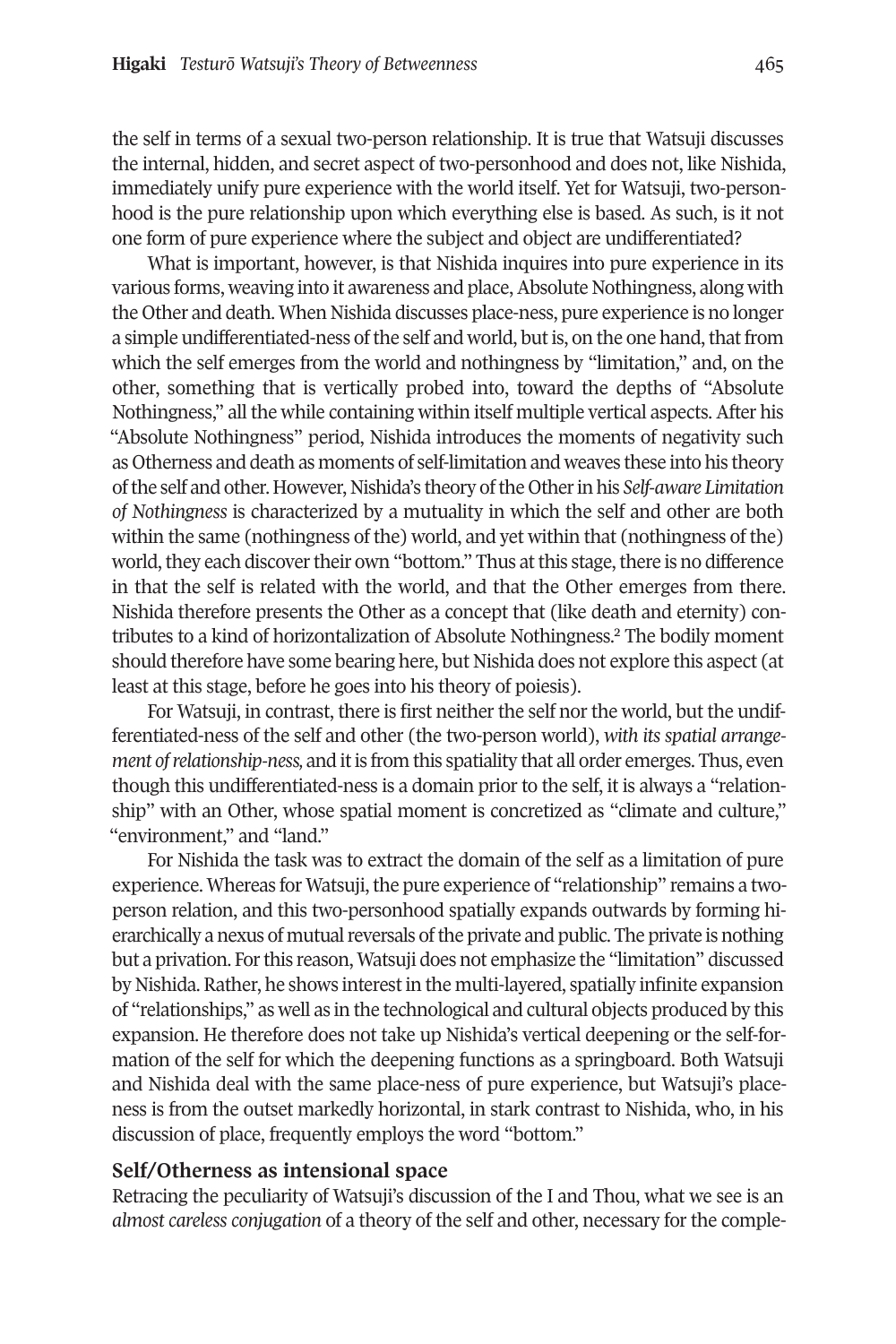tion of the self's relationship-ness, with a much too grotesque depiction of the directness of the self and other that displays in full the sexual body. The peculiarity of Watsuji's argument lies in the way in which he so easily connects the theoretical on the one hand with the concrete on the other.

This peculiarity stands out if we compare Watsuji's theory with other forms of the theory of the Other. consider Emmanuel Levinas: he developed ideas about the Otherness of the Other that can be said to be extreme, exposing the Otherness within the absolute absence of relationship. Watsuji's discussion is the direct opposite of this. For Levinas, the Other was something that cannot be reached no matter what (see Levinas, *Totality and Infinity,*1969). Whatis at stake for Watsuji, however, is the *gapless "relationship"* with the Other itself. Yet there is a similarity between the theories of Levinas and Watsuji in that for both, the absoluteness of the relation with the Other precedes the self. This is related to the fact that after his discussion of the gap from the absolute Other—an Other called the "face"—Levinas begins speaking ofthe erotic physical relationship as the fundamental aspect of the relation with the Other. Yet, thought simply, it is a marked fact that in contrast to Levinas, who thoroughly investigates the "Otherness" of the Other, Watsuji presents his theory of the Other in the form of "not me," on the basis of the directness of the body.

This is related to the fact that Watsuji was a philosopher of persona. The body that Watsuji discusses has its characteristic, in one respect, in his theory ofthe persona as face/mask, but at the same time, the bod[y](#page-12-2) for Watsuji is not something that merely contributes to the intelligibility (or unintelligibility) of the face and its expressions. 3 The face is saturated, as by a "shadow," by the animalistic body, as well as the climatecultural territorial-ness of such a body (insofar as the face is a mask, it is always an illusion). The directness and nakedness of sexual relations can be said to be the "relationship-ness" itself of such a bare body. The persona/face/personality cannot be depicted except as based upon this kind of intimate and immediate two-personhood.

The distance-less Other to whom nothing is hidden—here is a world prior to the self. To repeat, this kind of Other is not a unification with the mother or the undifferentiated consciousness of the baby that is often presupposed in theories of Japanese culture. There would be no *symmetrical* branching off of the horizontality of personhood in such a relation. The child is strictly precluded from the two-person community. The two-person community itself comprises the contradiction of being at once a direct community of the sexual bodies and the most fundamental mediation. For the primordial bodily relationship of the married couple, the child is nothing but a third-personal existence; the two-person community excluding the child is in principle (not temporally) prior. This self-other relation is not a confinement into oneself as exemplified by the mother-child relation, but is at once a completely private internal-ness and a completely public external-ness.

simply put, it is an internality with nothing private and a between-ness that is closed off, but not an individual's closed-off-ness. It is a space such that it is a relationship but not yet a public relation, and although it lacks a term for forming a relationship, it is itself half closed. From a commonsensical perspective, this spatiality is bizarre. However, if we look beyond this bizarreness a bit, this discussion of between-ness